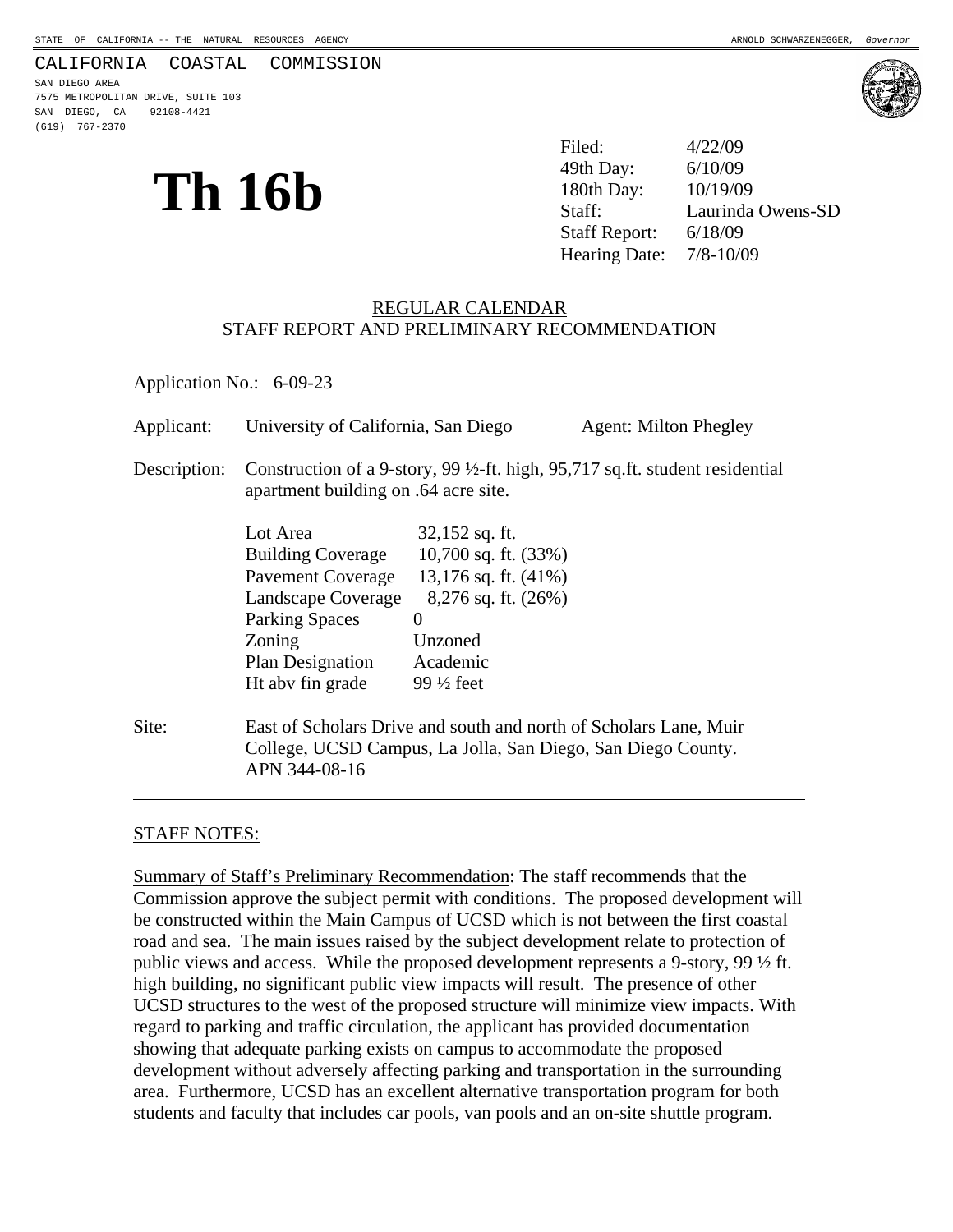The campus is also served by public transit, which helps reduce the demand for vehicles on campus and alleviates parking and transportation issues in this area. As such, there will not be a significant adverse impact to public access in this area as a result of the proposed project.

Standard of Review: Chapter 3 policies of the Coastal Act.

l

Substantive File Documents: University of California, San Diego "Draft" Long Range Development Plan; Certified La Jolla-La Jolla Shores LCP Land Use Plan (2004); Final Initial Study and Mitigated Negative Declaration dated 2/13/09; Final Tiered Environmental Impact Report SCH No. 2008091097 dated February 2009; Survey of Parking Occupancy Levels Tables by UCSD – Winter 2009; UCSD Alternative Transportation Programs by Sundstrom and Associates, dated 4/11/07; UCSD Parking Model; CDP 6-89-184, 6-04-148; 6-99-64, 6-14-146; 6-06-96; 6-06-146, 6-09-8.

\_\_\_\_\_\_\_\_\_\_\_\_\_\_\_\_\_\_\_\_\_\_\_\_\_\_\_\_\_\_\_\_\_\_\_\_\_\_\_\_\_\_\_\_\_\_\_\_\_\_\_\_\_\_\_\_\_\_\_\_\_\_\_\_\_\_\_\_\_\_\_\_

## I. PRELIMINARY STAFF RECOMMENDATION:

The staff recommends the Commission adopt the following resolution:

## **MOTION:** *I move that the Commission approve Coastal Development Permit No. 6-09-23 pursuant to the staff recommendation.*

### **STAFF RECOMMENDATION OF APPROVAL:**

Staff recommends a **YES** vote. Passage of this motion will result in approval of the permit as conditioned and adoption of the following resolution and findings. The motion passes only by affirmative vote of a majority of the Commissioners present.

# **RESOLUTION TO APPROVE THE PERMIT:**

The Commission hereby approves a coastal development permit for the proposed development and adopts the findings set forth below on grounds that the development as conditioned will be in conformity with the policies of Chapter 3 of the Coastal Act and will not prejudice the ability of the local government having jurisdiction over the area to prepare a Local Coastal Program conforming to the provisions of Chapter 3. Approval of the permit complies with the California Environmental Quality Act because either 1) feasible mitigation measures and/or alternatives have been incorporated to substantially lessen any significant adverse effects of the development on the environment, or 2) there are no further feasible mitigation measures or alternatives that would substantially lessen any significant adverse impacts of the development on the environment.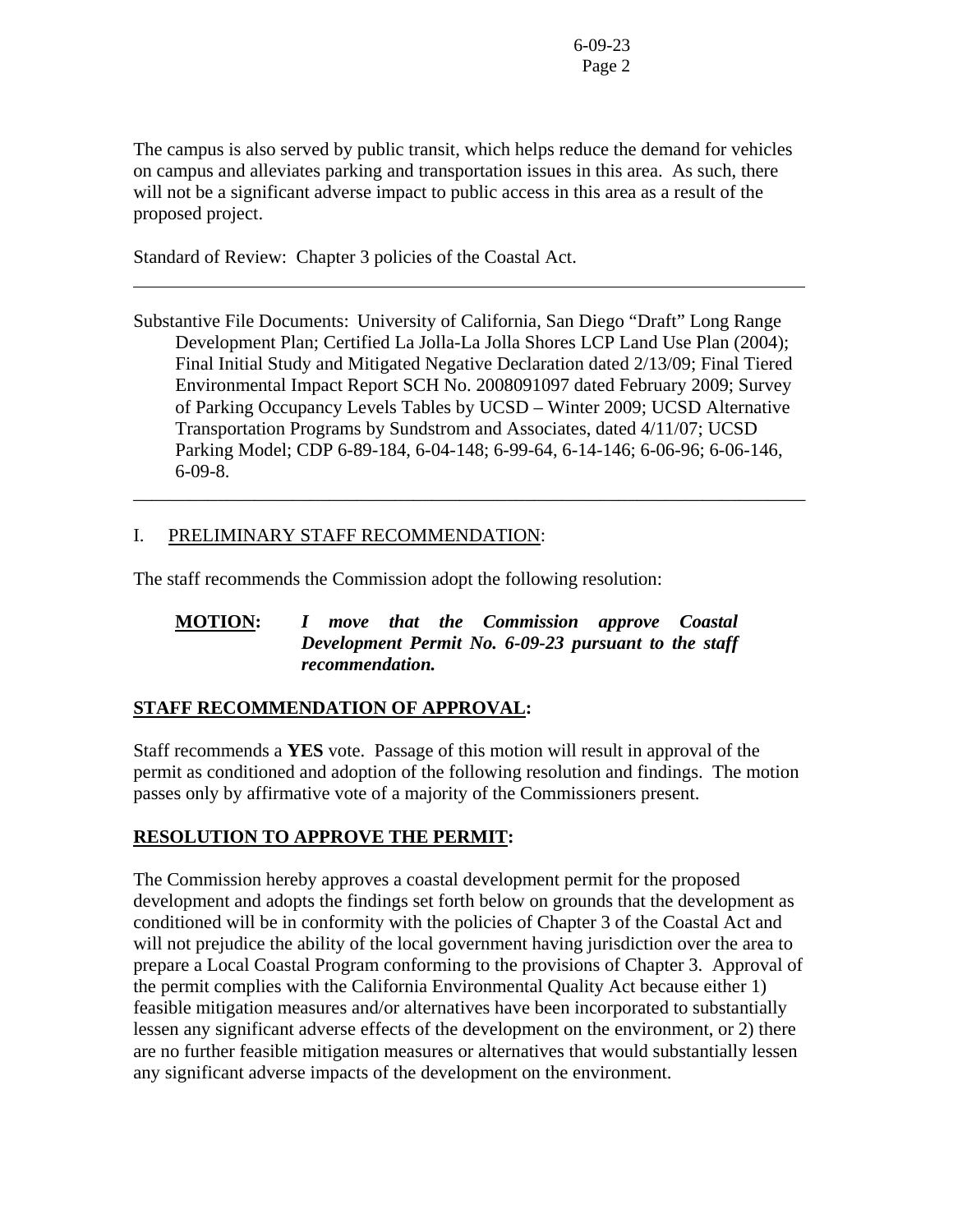## II. Standard Conditions.

See attached page.

III. Special Conditions.

The permit is subject to the following conditions:

 1. Final Landscaping Plan. **PRIOR TO THE ISSUANCE OF THE COASTAL DEVELOPMENT PERMIT**, the applicant shall submit a final landscape plan for the review and written approval of the Executive Director. Said plan shall be in substantial conformance with the draft landscape plan submitted by Delawie Wilkes Rodrigues Barker dated 3/16/09, and shall include the following:

- a. A plan showing the type, size, extent and location of all trees/shrubs on the site including the proposed irrigation system and other landscape features;
- b. All landscaping shall be drought-tolerant and either native or non-invasive plant species. No plant species listed as problematic and/or invasive by the California Native Plant Society, the California Invasive Plant Council, or as may be identified from time to time by the State of California shall be employed or allowed to naturalize or persist on the site. No plant species listed as 'noxious weed' by the State of California or the U.S. Federal Government shall be utilized within the property.
- c. A planting schedule that indicates that the planting plan shall be implemented within 60 days of completion of the residential construction
- d. A written commitment by the applicant that all required plantings shall be maintained in good growing condition, and whenever necessary, shall be replaced with new plant materials to ensure continued compliance with applicable landscape screening requirements.
- e. Rodenticides containing any anticoagulant compounds (including, but not limited to, Warfarin, Brodifacoum, Bromadiolone or Diphacinone) shall not be used.
- f Five years from the date of issuance of the coastal development permit, the applicant shall submit for review and written approval of the Executive Director, a landscape monitoring report, prepared by a licensed Landscape Architect or qualified Resource Specialist, which certifies the on-site landscaping is in conformance with the landscape plan approved pursuant to this Special Condition. The monitoring report shall include photographic documentation of plant species and plant coverage.

 If the landscape monitoring report indicates the landscaping is not in conformance with or has failed to meet the performance standards specified in the landscaping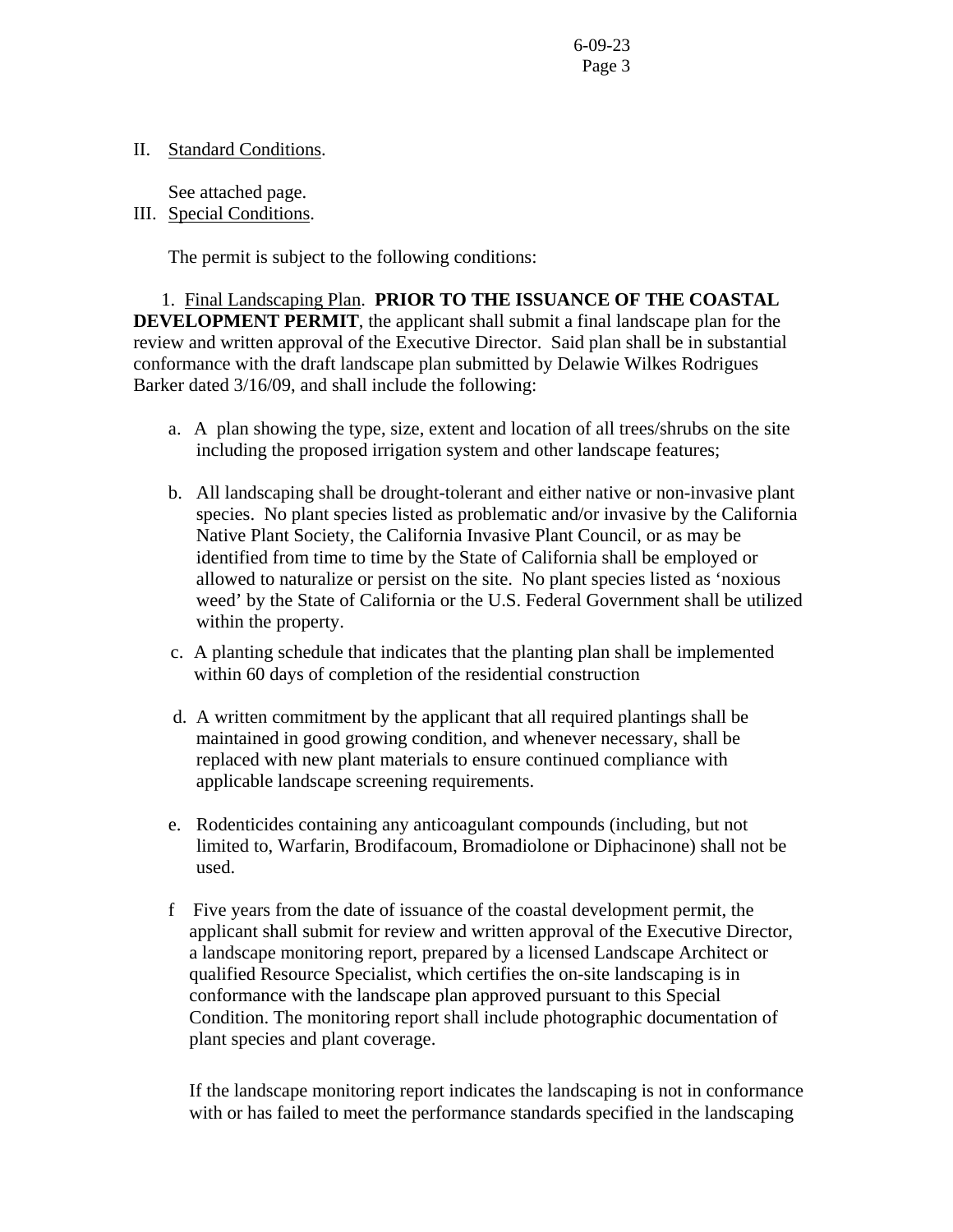plan approved pursuant to this permit, the applicant, or successors in interest, shall submit a revised or supplemental landscape plan for the review and written approval of the Executive Director. The revised landscaping plan must be prepared by a licensed Landscape Architect or Resource Specialist and shall specify measures to remediate those portions of the original plan that have failed or are not in conformance with the original approved plan.

The permittee shall undertake the development in accordance with the approved landscape plans. Any proposed changes to the approved plans shall be reported to the Executive Director. No changes to the plans shall occur without a Commission-approved amendment to the permit unless the Executive Director determines that no such amendment is legally required.

- 2. Water Quality/BMPs.
- A. **PRIOR TO ISSUANCE OF THE COASTAL DEVELOPMENT PERMIT**, the applicant shall submit a final Water Quality Management Plan (WQMP), prepared by a licensed water quality professional, for review and written approval of the Executive Director. The WQMP shall be based on the Summary of Submittal Information for Hydrology and Water Quality received April 22, 2009 including recommendations in the Hydrology Study Muir College Apartments (November 17, 2008), and additional hydrology information including: (1) Existing and Proposed Hydrology Map and Landscape Concept Plan, Hardscape Plan and Proposed Grading and Utility Plan; (2) Hydrology and Water Quality Section of the Project Final Initial Study and Mitigated Negative Declaration; (3) Summary Flow Chart (showing drainage, hydrology, and water quality actions and mitigations from the LRDP EIR); (4) UCSD 2004 Long Range Development Plan Final EIR-Hydrology and Water Quality, Sep 2004; (5) UCSD Storm Water Management Plan, March 2003; (6) UCSD Storm Water Pollution Prevention Best Management Practices Handbook, February 2006. The WQMP shall incorporate structural and non-structural Best Management Practices (BMPs) (site design, source control and treatment control) designed and implemented to reduce, to the maximum extent practicable, the volume, velocity and pollutant load of stormwater and dry weather flows leaving the developed site and to minimize water quality impacts to surrounding coastal waters. In addition to the specifications above, the plan shall be in substantial conformance with the following requirements:
	- 1. Impervious surfaces, especially directly connected impervious areas, shall be detached and minimized, and alternative types of pervious pavement shall be used where feasible (e.g., pervious precast concrete pavers for plazas, walkways).
	- 2. Landscape area drains shall be raised 0.1 feet above the low point elevation to allow runoff to pond.
	- 3. Roof drains and runoff from impervious areas shall be directed to landscaped areas (e.g., rain gardens where appropriate) prior to discharging to storm drain facilities.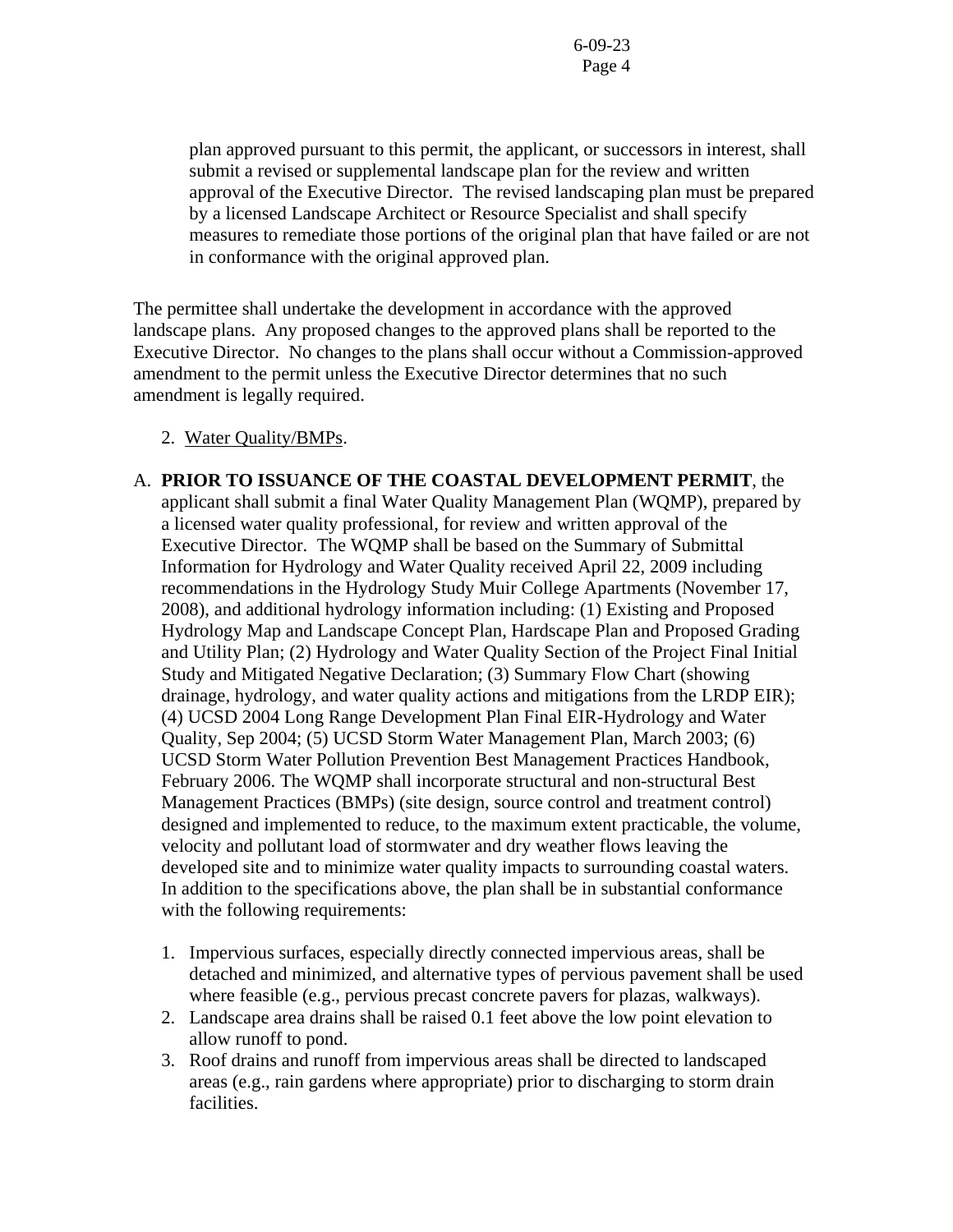- 4. Straw waddles, silt fences, check dams, stabilized construction entrances and exits, dust control and good housekeeping practices shall be used during construction.
- 5. Irrigation and the use of fertilizers and other landscaping chemicals shall be minimized.
- 6. Efficient Irrigation Measures including water saving irrigation heads and nozzles, flow sensors, automatic rain sensors and multiple programming capabilities shall be used.
- 7. A Fertilizer and Landscape Management program shall include Integrated Pest Management (IPM) practices and the use of a drought tolerant planting palette.
- 8. Trash, recycling and other waste containers, as necessary, shall be provided. All waste containers anywhere within the development shall be covered, watertight, and designed to resist scavenging animals.
- 9. A BMP treatment train shall be designed and implemented to collect and treat runoff and remove pollutants of concern (including heavy metals, oil and grease, hydrocarbons, trash and debris, sediment, nutrients and pesticides) through infiltration, filtration and/or biological uptake. The drainage system shall also be designed to convey and discharge runoff from the developed site in a non-erosive manner. Where possible, low-impact, sustainable features such as curb cuts and bioswales or infiltration/detention basins shall be used.
- 10. Post-construction structural BMPs (or suites of BMPs) shall be designed to treat, infiltrate or filter the amount of stormwater runoff produced by all storms up to and including the 85th percentile, 24-hour storm event for volume-based BMPs, and/or the 85th percentile, 1-hour storm event, with an appropriate safety factor (i.e., 2 or greater), for flow-based BMPs.
- 11. All BMPs shall be operated, monitored, and maintained for the life of the project and at a minimum, all structural BMPs shall be inspected, and where necessary, cleaned-out and/or repaired at the following minimum frequencies: (1) prior to October 15th each year; (2) during each month between October  $15<sup>th</sup>$  and April  $15<sup>th</sup>$  of each year and, (3) at least twice during the dry season.
- 12. Debris and other water pollutants removed from structural BMP(s) during cleanout shall be contained and disposed of in a proper manner.
- 13. It is the permittee's responsibility to maintain the drainage system and the associated structures and BMPs according to manufacturer's specifications.
- B. The permittee shall undertake development in accordance with the approved program. Any proposed changes to the approved program shall be reported to the Executive Director. No changes to the approved program shall occur without an amendment to this coastal development permit unless the Executive Director determines that no amendment is legally required.

# 3. Final Plans. **PRIOR TO THE ISSUANCE OF THE COASTAL**

**DEVELOPMENT PERMIT**, the applicant shall submit to the Executive Director for review and written approval, final plans for the proposed Muir College Housing project that are in substantial conformance with the plans submitted by Delawie Wilkes Rodrigues Barker dated 3/16/09.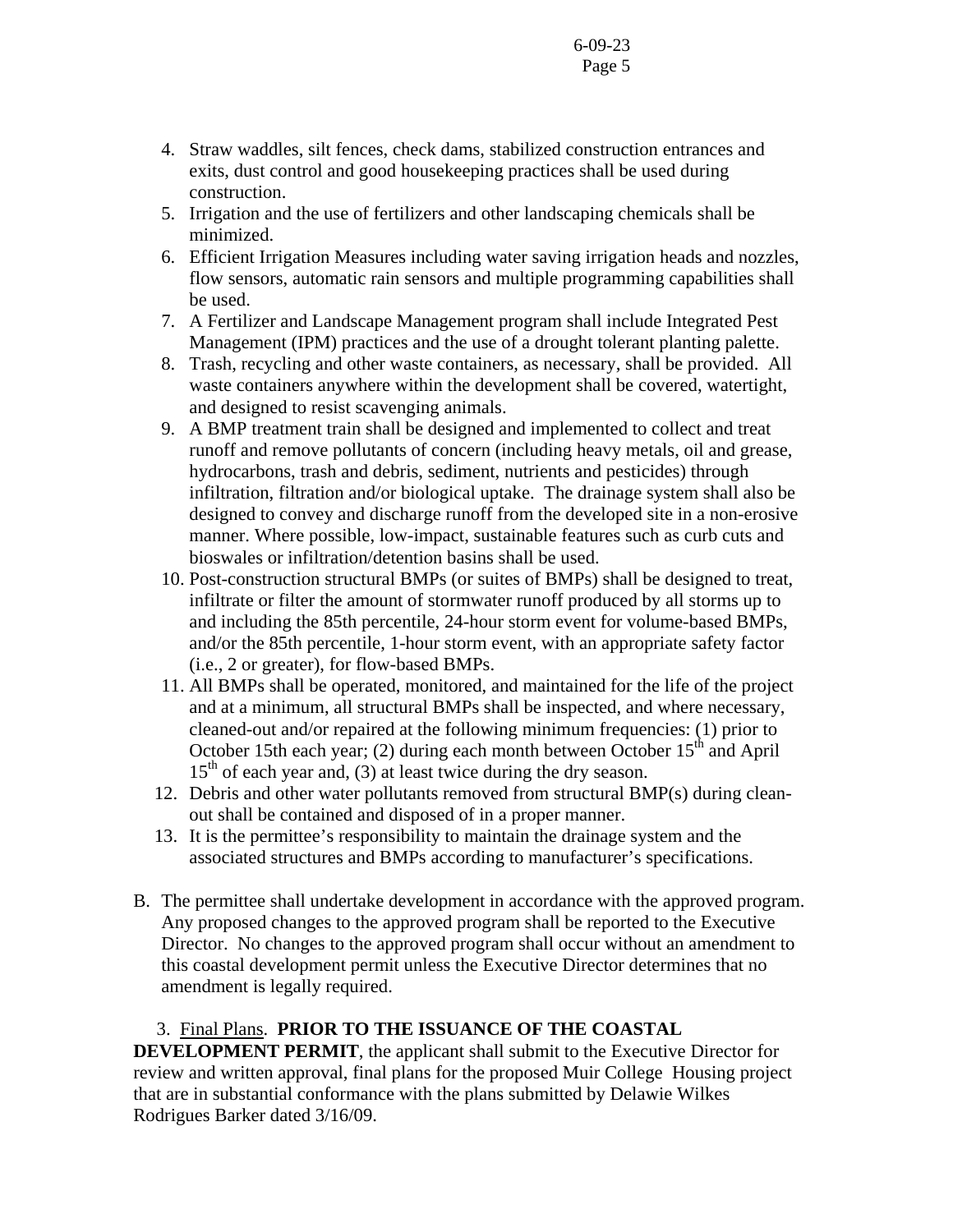The permittee shall undertake the development in accordance with the approved plans. Any proposed changes to the approved plans shall be reported to the Executive Director. No changes to the plans shall occur without a Coastal Commission approved amendment to this coastal development permit amendment unless the Executive Director determines that no additional amendment is legally required.

IV. Findings and Declarations.

The Commission finds and declares as follows:

1. Detailed Project Description. Proposed is UCSD's Muir College Housing project which consists of the construction of a 9-story, 99  $\frac{1}{2}$  ft. high, 95,717 sq.ft. residential student apartment building to accommodate 275 bed spaces. The apartment units are designed for six students with a combination of single and double bedrooms with a common kitchen, living/dining room and bathroom. The units are for second year (sophomore) level students. Also included are amenities such as a market (with a barista/coffee bar), meeting rooms, maintenance and custodial spaces with several accessory improvements for the custodial staff including parking and charging for two golf carts, mail boxes and a main laundry room. The building will have an H-shaped footprint with an open deck bridge connecting the two towers (west and east wings) at every level. The building is designed to include numerous sustainable design features. The project site presently consists of an existing turf area with trees and walkways. No parking spaces will be removed as a result of the proposed project and no new parking is proposed.

The project site is on the main campus of UCSD and is bounded by Scholars Drive South to the west and Scholars Lane to the south which is approximately a half block east of North Torrey Pines Road. To the immediate west are the Tuolome Apartments (aka Muir Residence Halls), to the north are other residence halls/towers, to the east is the Humanities and Social Science Building, to the south are several tennis courts and further south are the Revelle College apartments. (ref. Exhibit No. 2). To the west across North Torrey Pines Road is the residential subdivision known as La Jolla Farms which contains large estate-sized homes.

UCSD has informally submitted to staff a draft Long Range Development Plan (LRDP), EIR and topographic maps as an aid in analyzing development proposals, but the Coastal Commission has not yet formally reviewed the LRDP, and the University has not indicated any intention of submitting the LRDP for formal Commission review in the future. The appropriate standard of review for this project is thus Chapter 3 policies of the Coastal Act.

2. Visual Resources. Section 30251 of the Act states, in part, the following:

"The scenic and visual qualities of coastal areas shall be considered and protected as a resource of public importance. Permitted development shall be sited and designed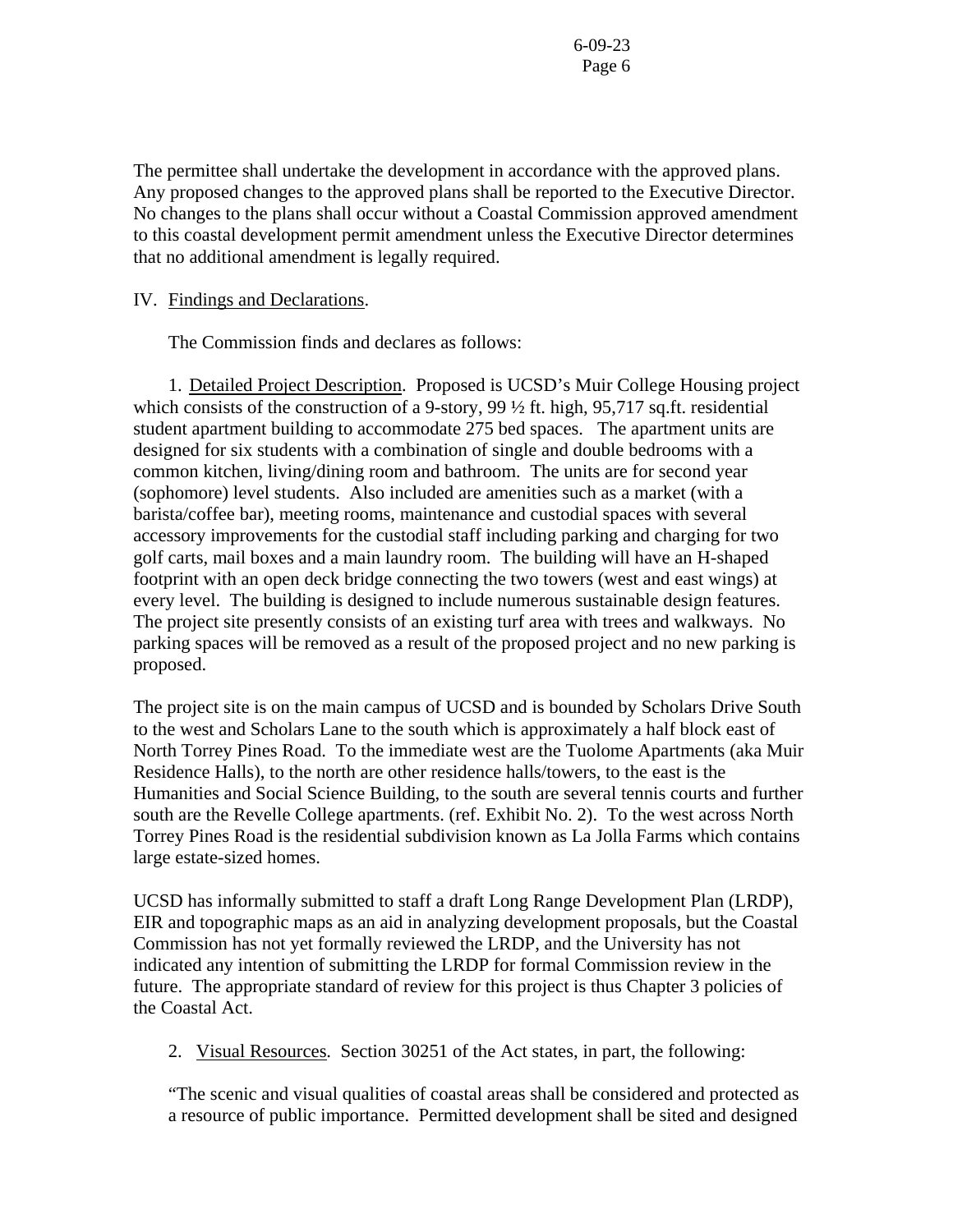to protect views to and along the ocean and scenic coastal areas, to minimize the alteration of natural land forms, to be visually compatible with the character of surrounding areas,…"

The most visually prominent feature of the proposed development will be a 9-story, 99  $\frac{1}{2}$ ft. high residence apartment structure. Any tall structure on the portion of the UCSD campus in the Coastal Zone has the potential to alter the character of the area. In this particular case, the proposed development, while planned for in the University's draft Long Range Development Plan, will be somewhat visible from other roadways in the vicinity. However, unlike the first and second phases of North Campus Student Housing projects which included a 14-story, 151 ft. high residence hall, and 13-story, 130 ft. residence hall permitted under CDP #s 6-04-146 and 6-09-8, this particular project site does not front directly on North Torrey Pines Road which is a major coastal access route. In addition, the proposed new structure will be situated on the Muir College campus in close proximity to other Muir College residence halls which include a cluster of buildings that range in height from 51 ft. to 117 ft. In particular, two of these residence halls, Tenaya and Tioga, are 82'1" and 117'4" in height, respectively. Both of these residence halls are located northwest of the project site (ref. Exhibit No. 2 & 4). In addition, the existing Humanities & Social Science Building which is located immediately east of the project site is 119 ft. high. Immediately west of the site are other Muir College Apartments which are 5 stories and 51 ft. high. UCSD has also submitted a table that lists all of the buildings on the UCSD campus within the coastal zone that are over 30 feet in height. Over thirty buildings exceed 30 feet in height and three of those buildings listed (Geisel Library, Tioga Hall and the Humanities and Social Studies building) exceed 100 feet in height (108 ft., 117 ft., and 119 ft., respectively). However, it should be noted that all of these latter buildings were constructed at a time which pre-dated the Coastal Act.

Even though the proposed structure will be tall, it is not out of character with some of the other tall structures in the immediate area on this portion of the campus. Furthermore, it will not impact public views to the ocean. The project site is located sufficiently inland (over half a mile) such that views to the ocean from public vantage points are not available. There are a number of public streets in the area, however, that function as major coastal access routes, including North Torrey Pines Road itself and Interstate-5 to the east. Views of the project site from off-campus locations, such as North Torrey Pines Road, are limited due to the presence of other campus structures that interfere with views of the project site. Beyond the immediate project site, views of the project site are nonexistent from west-bound four-lane Genesee Avenue near I-5, as it is too far south to be visible.

It should be noted that although the proposed project will attain a maximum height of 99 ½ feet, the University isn't subject to local permits and the 30-foot height limit which is imposed in most coastal zone areas throughout the City of San Diego is a City ordinance, not a Coastal Commission requirement. The University is not within the City's certified LCP, and it has no certified LRDP, therefore, the standard of review is Chapter 3 policies of the Coastal Act. As noted previously, the student housing project is located on the east side of North Torrey Pines Road, which is not located between the first coastal road and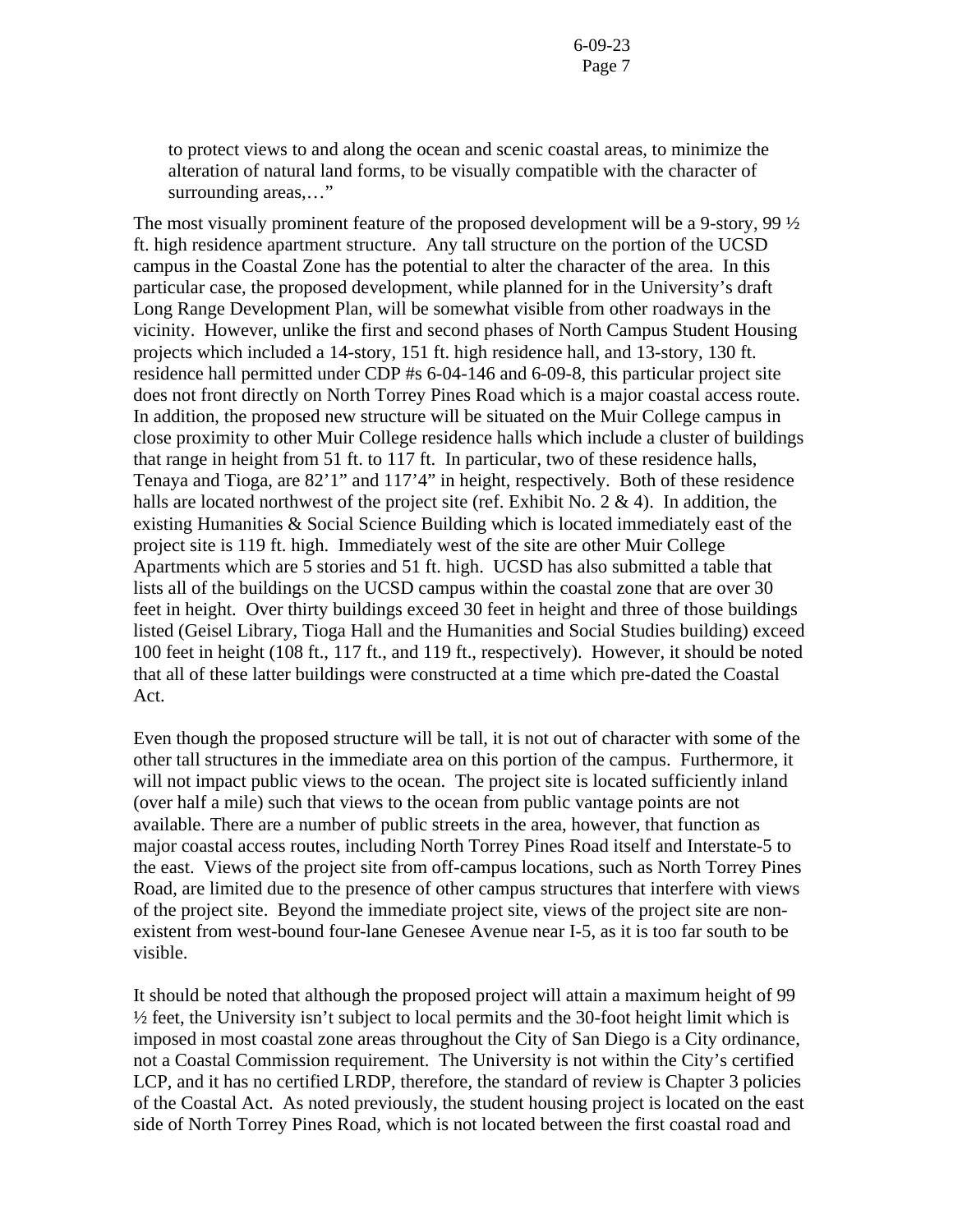the sea, and the proposed project will not result in any visual impacts on public views toward the ocean. In addition, given that there are three other (and one proposed) tall structures on the campus in this general area (east of North Torrey Pines Road), the proposed student apartment building is not completely out of character for residence halls or academic buildings on the campus, as a whole. Nonetheless, the approval of such a tall structure should not be considered a precedent for future buildings of similar height or greater on other portions of the UCSD campus located in the coastal zone.

Landscaping that creates vegetative screening of these buildings helps reduce their visual impacts. The Commission therefore imposes Special Condition #1, requiring the submittal of a landscaping plan to assure the proposed landscaping takes place, that only drought tolerant and either native or non-invasive plant materials be used, that landscaping be planted within 60 days of completion of the project and that the landscaping is maintained. In addition, Special Condition #3 requires submittal of final plans in substantial conformance with the submitted plans. With regard to signage, the applicant has indicated that only wall and directional signs are proposed through the new development and, therefore, they do not raise any visual resource issues.

In summary, as designed such that the student residence structure will be well set back from North Torrey Pines Road, surrounded by several other structures which are compatible in height and size to that proposed and inland of other structures on the Muir Campus which will partially buffer its views as seen from North Torrey Pines Road (which is a major coastal access route), the visual impacts associated with the proposed project have been minimized. In addition, no direct impacts to public ocean views will be affected by the project. Furthermore, landscaping around the project site will help to visually enhance the site, such that adverse impacts on visual resources have been reduced and the project will be compatible with the character of the surrounding area. Therefore, the Commission finds the proposed development, as conditioned, consistent with Section 30251 of the Coastal Act.

3. Public Access/Parking. Section 30252 of the Coastal Act states, in part:

"The location and amount of new development should maintain and enhance public access to the coast by (1) facilitating the provision or extension of transit service, (2) providing commercial facilities within or adjoining residential development or in other areas that will minimize the use of coastal access roads, (3) providing nonautomobile circulation within the development, (4) providing adequate parking facilities…"

With respect to projects on UCSD's Main Campus, which is not between the sea and the first coastal roadway, nor within walking distance of shoreline recreational areas, the primary concern is maintaining free-flowing traffic on the major coastal access routes surrounding the campus. These include I-5, Genesee Avenue, North Torrey Pines Road and La Jolla Shores Drive. The nearest physical accessway to the coast is in the La Jolla Farms residential area where there are two access trails through the coastal bluffs that lead to the ocean (Black's Beach and Box Canyon), approximately one-and-a-half miles away from the subject site. The Commission has taken the position, in review of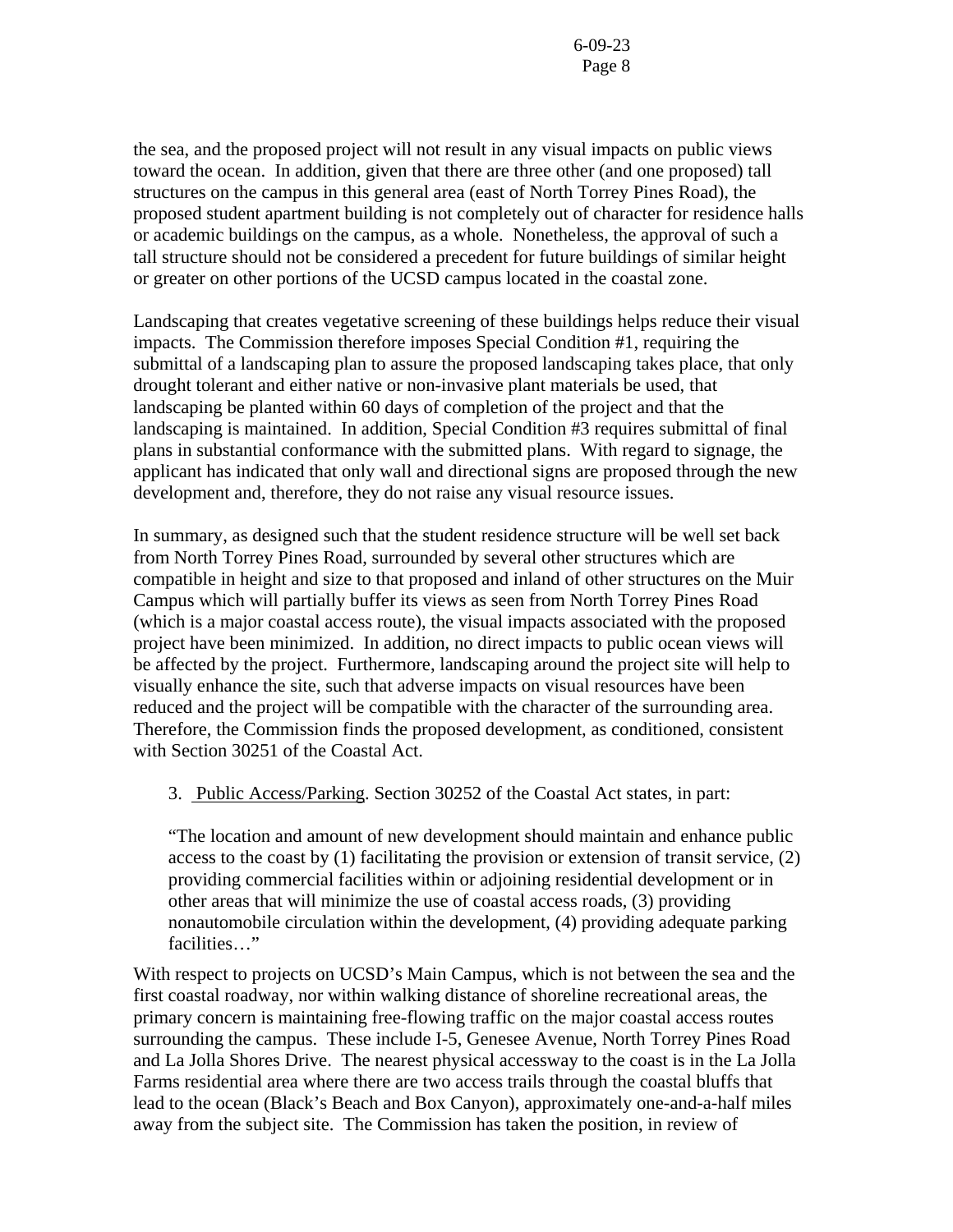previous permit actions for the University, that on-campus parking problems on the main campus are not a Coastal Act issue unless they result in spill-over effects within the surrounding off-campus area, particularly North Torrey Pines Road and La Jolla Shores Drive, which serve as major coastal access routes. In the case of the subject proposal, the proposed project will not result in the removal of any parking spaces. However, the project does not provide any new parking to accommodate the proposed student housing. Thus, while no existing parking is being eliminated, no new parking is proposed.

Although it is difficult to determine an approximate parking ratio for the wide variety of campus uses and facilities, especially when a large percentage of students live on campus, UCSD has indicated that they carefully monitor all campus parking with an objective of keeping 10% of their supply of on-campus parking vacant during peak periods and that they have never fallen short of meeting their parking objectives in the last 25 years. Surveys are conducted on a regular basis and they look at utilization on a per capita basis relative to the number of students, faculty and staff, etc. Due to a number of factors, including the increase in the cost of gasoline, recent surveys have documented that fewer people are utilizing their cars to get to the campus. UCSD has provided substantial information regarding parking, including results of their recent parking surveys which demonstrate that currently there are about 3,335 parking spaces available on campus at the time of peak demand, which equates to a vacancy factor of about 21%.

UCSD has also indicated that the highest occupancy rates occur for the parking facilities west of the freeway (I-5) and that there is much lower utilization on the east campus. As explained by the applicant, while there are over 2,500 available parking spaces on the campus during peak periods, other than in the east campus (out of the Coastal Zone), there are no large reservoirs of available parking. In fact, the number of spaces available has slightly increased due to use of alternative transportation. Parking lots for students, faculty and visitors are spread throughout the campus with small pockets of available spaces in the various lots. The largest reservoir of available parking spaces during peak periods occurs in the east campus, where recent surveys document 1,900 of the noted 2,500 available spaces are located. Within the north campus neighborhood as a whole, there are about 1,309 spaces of which 86% are occupied at peak occupancy. Similarly, to the south, about 89% of the 2,390 parking spaces in the Eleanor Roosevelt neighborhood typically are occupied at peak occupancy. However, according to the University, with use of the on-campus shuttle program, students and faculty can get from the east campus to the west campus in just four minutes. UCSD has an excellent alternative transportation program which includes a shuttle program (along with a carpool program, vanpool program, train program, transit program, cycling program, and car-sharing program). A campus shuttle stop is located at the proposed project site to encourage alternative transportation.

As noted earlier, the residential apartment structure is intended to house second-year students (students who were living in the dorms and are now moving into an apartmentstyle of living on campus). These students generally do not commute to class on a daily basis, which reduces student commute trips. The location of the proposed housing project inherently lends itself to student pedestrian traffic in lieu of automobile use.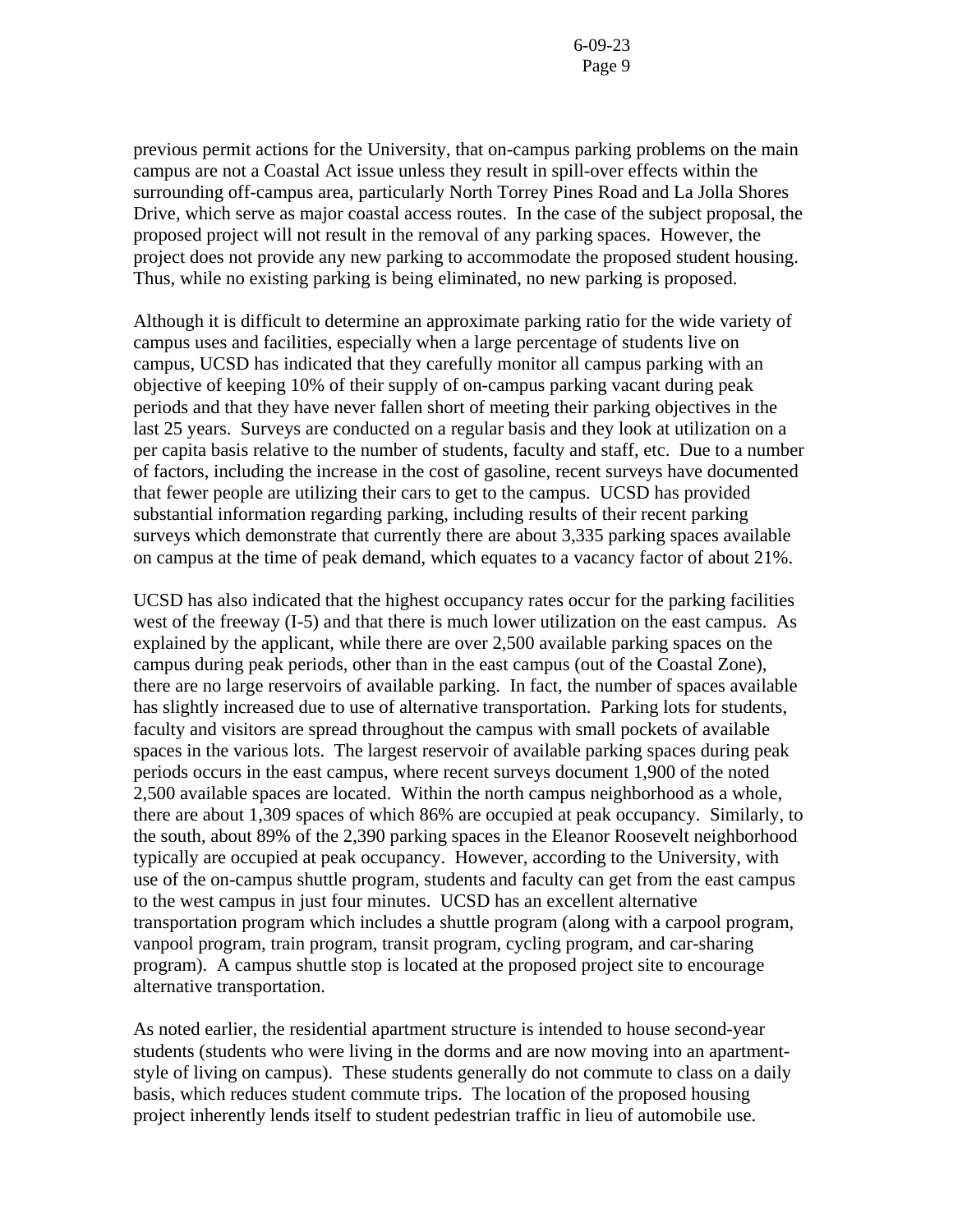As noted above, UCSD Transportation Services operates one of the largest successful alternative transportation programs in San Diego County for the UCSD population. It operates multiple free campus shuttles which provide connections throughout campus and to the University-affiliated off campus locations. More than half of the daily commuters to the UCSD campus are using alternative transportation modes to campus. UCSD's bike programs, free bus service for students, staff and faculty to and from locations such as Old Town and other parts of San Diego, UCSD's free shuttle bus service, MTS bus pass program, zip cars, car pooling and van pooling are major milestone for one of the nation's greenest universities. UCSD has also used its transportation demand management program to reduce drive-alone transportation behavior. Parking permit sales--an indication of the demand for drive alone transportation--have decreased even though the UCSD campus population has increased and the supply of parking has simultaneously decreased. Campus shuttle use has also increased as service has been expanded in recent years.

The 2008 UCSD parking lot vacancy rate increased by 8% over the 2004 rates. As explained by UCSD staff, the Winter 2009 occupancy rate was 79% compared to 77% in 2008 or 84% in 2004. However, because the base number of spaces are not constant, the vacancy percentages are not additive. The vacancy is a reflection of spaces used within a changing base. UCSD also just recently completed a survey regarding commute numbers and modes which indicated that their non-single occupancy vehicle commute population is 54% of the campus commuting population. This represents an increase from 51% in 2008 and 34% in 2001.

This particular student housing project is somewhat unique in that unlike others recently approved on the UCSD campus, no new parking is proposed (nor is any being removed). As noted earlier, the location of the project is ideally suited to students living on campus who do not commute to class on a daily basis. In addition, students living on campus typically do not have a car. In those situations where they do, there is ample parking available at the Hopkins and Pangea parking structures as well as Lot 208, the latter of which is located the closest to the newly proposed residence hall.

With regard to potential traffic impacts and traffic circulation, a traffic analysis was prepared by Kimley-Horn and Associates for the 2004 Long Range Development Plan (LRDP) EIR. Planned campus growth and subsequent traffic impacts associated with this growth were addressed in the LRDP EIR. Although all trips associated with the implementation of the 2004 LRDP could result in adverse traffic and circulation impacts to certain off-campus roadway segments, intersections, freeway segments and freeway ramps within the University Community, UCSD is proposing to build housing which would eliminate student commuter trips to/from the campus. Campus shuttle use has increased as service has been expanded in recent years. According to the trip generation rates contained in the 2004 LRDP EIR traffic study, there is a 75% reduction in trips when a student lives on campus. As such, the proposed project would not result in additional traffic. By enabling existing and new transfer students to live on campus, the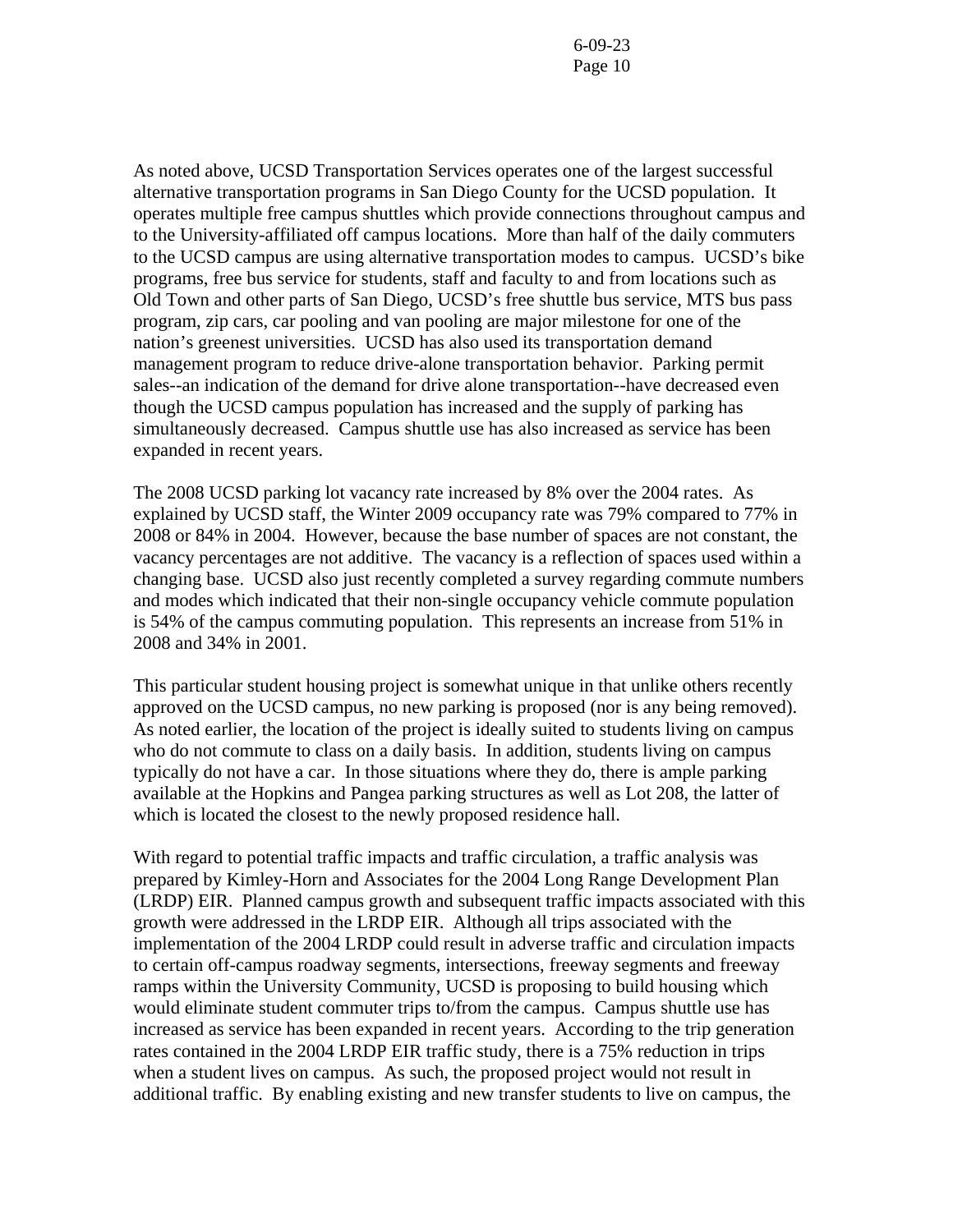number of commuter trips to campus by the north campus resident population would be reduced. No adverse traffic impacts should result from project approval.

As noted earlier, the Commission has historically taken the position that the development that occurs on the main campus (east of North Torrey Pines Road) does not typically raise major coastal access concerns in terms of parking displacement since it's so well removed from the coast. However, the issue pertaining to traffic, cars and mobility and traffic congestion are all factors that could impact traffic circulation along major coastal access routes such as North Torrey Pines Road, and therefore these issues have been assessed in this report. Based on all of the information that UCSD has submitted, the Commission finds that the proposed development is consistent with the University's Draft Long Range Development Plan. The proposed development will allow UCSD to continue to strive to meet its goal of housing at least 50% of the projected student population. With completion of the proposed Muir College Apartments project, UCSD will achieve a total of 40% of students living on campus; nearly meeting its goal. In addition, as noted above, if any of the students residing in the residence hall do bring a car to campus, such students (and/or visitors) will be re-directed to other parts of the campus where there is additional parking, such as the Hopkins parking structure (801 student spaces) located less than half a mile north of of the project site, the Pangaea parking structure (550 student spaces) located less than half a mile north of the project site and the Muir College neighborhood lot (Lot 208) which includes (356 student spaces) located approx. 500 feet north of the project site (ref. Exhibit No. 2).

In addition, as earlier stated, even at peak periods, there is currently a 21% vacancy rate for all on-campus parking, thus demonstrating that adequate parking exists on the campus to accommodate the proposed Muir College Housing project. Also, with the continued implementation of UCSD's extensive shuttle system and other related alternative transportation programs, no traffic impacts on surrounding roadways are anticipated. Therefore, the Commission finds the proposed development consistent with the applicable policies of the Coastal Act addressing parking and coastal access.

4. Water Quality. Sections 30230 and 30231 address water quality and state the following, in part:

#### Section 30230

Marine resources shall be maintained, enhanced, and where feasible, restored….

#### Section 30231

The biological productivity and the quality of coastal waters, streams, wetlands, estuaries, and lakes appropriate to maintain optimum populations of marine organisms and for the protection of human health shall be maintained and, where feasible, restored through, among other means, minimizing adverse effects of waste water discharges and entrainment, controlling runoff, ....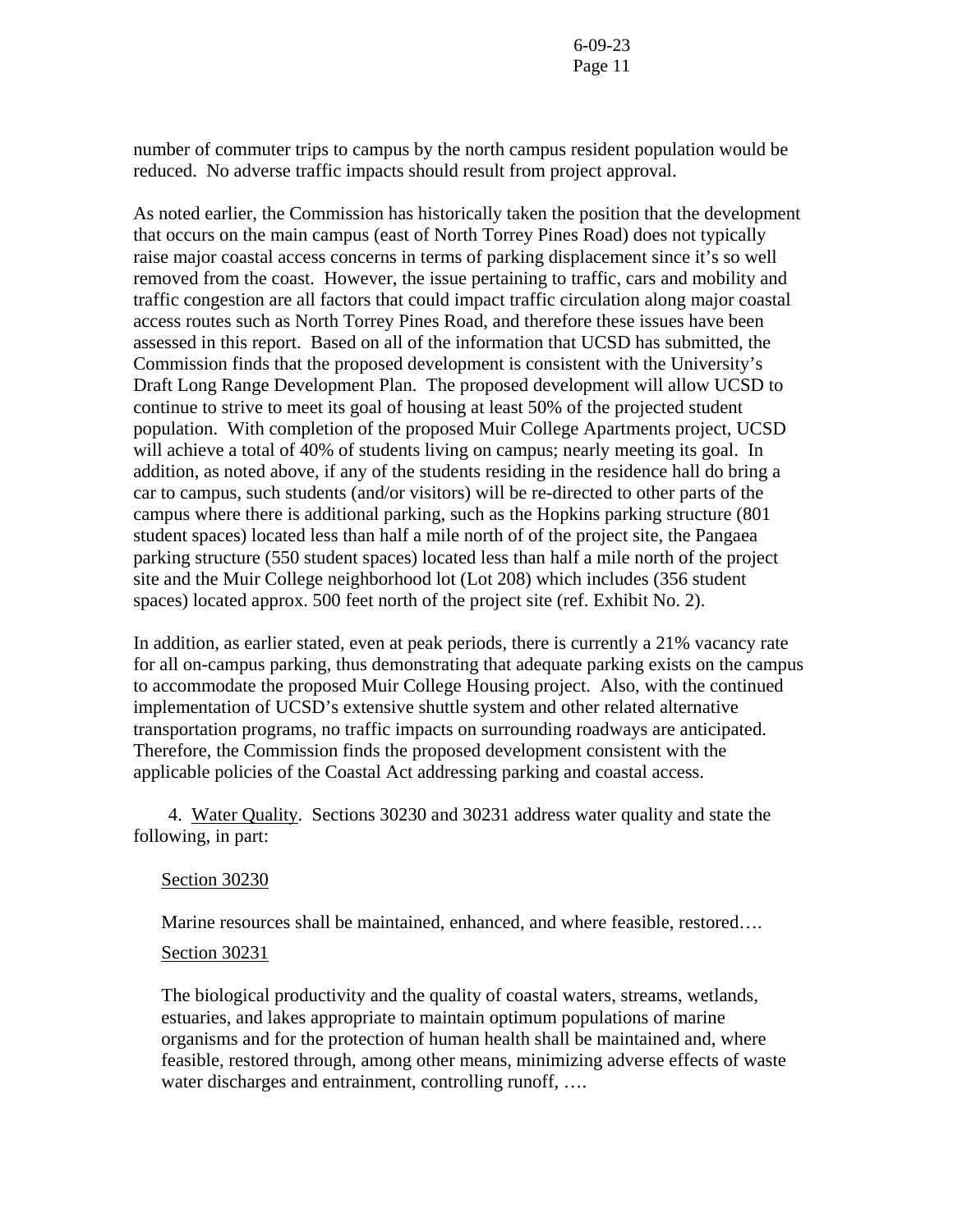The proposed project involves the replacement of a lawn area with a 9-story, 95,717 square foot apartment building with courtyard and walkways on a .64 acre site that is within the UCSD La Jolla campus, which drains to the Pacific Ocean, and is near coastal bluffs above the ocean. The ocean area adjacent to the subject site has been designated by the State Water Resources Control Board 2005 California Ocean plan as an Area of Special Biological Significance (ASBS). According to the California Ocean Plan, ASBS' are:

 …those areas designated by the State Water board as ocean areas requiring protection of species or biological communities to the extent that alteration of natural water quality is undesirable.

The proposed development of the site is expected to increase the peak runoff flow rates at the subject site by 98% due to increase of impervious area (site presently consists of grassy/lawn area), however, to offset this increase and reduce runoff to existing discharge levels, the applicant notes that the project design includes two rainstorm detention basins that would store extra runoff and distribute water flow at reduced rates. Additionally, the applicant indicates that permanent water quality measures will be implemented at the site including: roof drains directed to landscape, elimination of dry weather runoff as well as maintenance of the existing landscaped and unimproved areas, and implementing a combination of BMPs in succession to create a "treatment train."

The construction phase of development, along with post-construction runoff from impervious and landscaped areas, has the potential to impact coastal water quality. Therefore, in order to find the proposed development consistent with the water and marine resource policies of the Coastal Act, the Commission finds it necessary to require water quality measures including site design, source control and treatment control Best Management Practices indicated in Special Condition 2.A. designed to address runoff from the site as well as to address potential for sedimentation during the construction stage of the project. These BMPs are consistent with UCSD's Storm Water Management Plan and BMP Handbook.

As noted in the environmental documents and Hydrology Study, specific site design and source control measures are required to be implemented that will minimize water quality impacts as indicated in Special Condition 2.A. Site design control measures include: minimizing directly connected impervious surfaces by draining rooftops and impervious surfaces to landscape areas. Source control measures include: designing outdoor trash and material storage areas through measures such as covered storage facilities or secondary containment; and using efficient landscape and irrigation systems. As noted in the environmental document for the proposed project, erosion and sedimentation control measures will be implemented to prevent the temporary discharge of sediments into drainage or stormwater systems to reduce potentially significant impacts to a level of below significance. The project is also conditioned, through Special Condition #2, to require specific measures to be implemented during construction of the proposed development that will minimize water quality impacts. These measures include avoiding construction during the rainy season, implementing erosion and sediment control BMPs,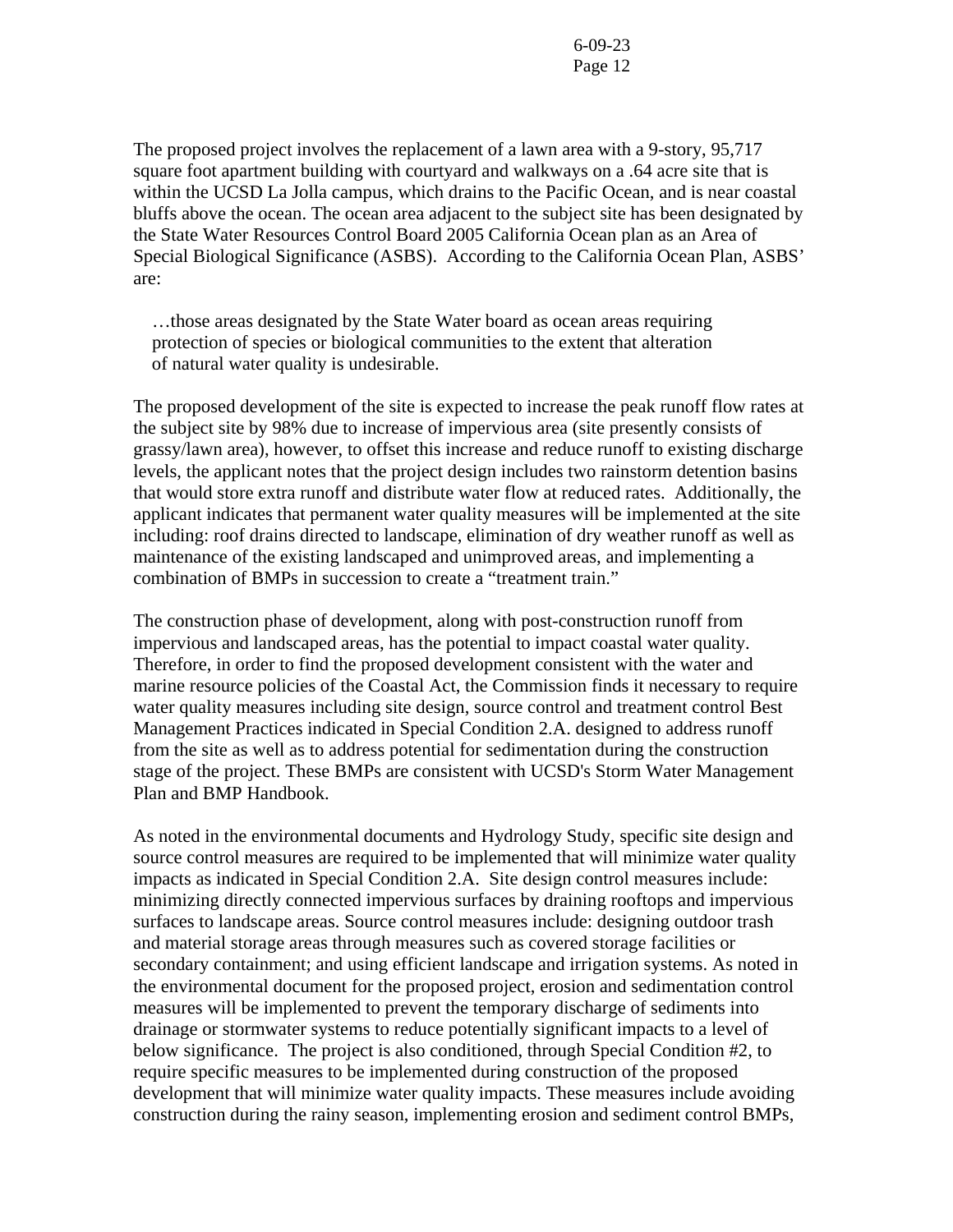properly containing and storing chemicals and other construction-related materials, and properly disposing of trash and debris.

Special Condition #2 also requires the applicant to implement post-construction BMPs, including among other requirements, minimizing the amount of impervious surface, directing roof drains and runoff from impervious areas to landscaped areas for filtration; raising landscape areas 0.1 feet above low point elevation to allow runoff to pond; and implementing a combination of BMPs in succession to create a treatment train. In addition, all structural BMPs must be designed to treat, infiltrate, or filter stormwater runoff from each runoff event up to and including the 85th percentile, 24-hour runoff event and/or the 85th percentile, 1-hour runoff event, with an appropriate safety factor for flow-based BMPs.

The Commission's water quality staff has reviewed the project and has concluded that with the implementation of these BMPs, the potential water quality impacts resulting from the proposed development will be reduced to the maximum extent practicable. Therefore, the Commission finds that the proposed development, as conditioned, is consistent with Sections 30230 and 30231 of the Coastal Act.

 5. Local Coastal Planning. The University of California campus is not subject to the City of San Diego's certified Local Coastal program (LCP), although geographically the Scripps Institution of Oceanography (SIO) campus is within the La Jolla Shores segment of the City's LCP. UCSD does, however, have the option of submitting an LRDP for Commission review and certification.

While UCSD has submitted a draft LDRP, its EIR and topographic maps to the Commission staff informally, as an aid in analyzing development proposals, the Coastal Commission has not yet formally reviewed the LRDP, and the University has not indicated any intention of submitting the LRDP for formal Commission review in the future. The proposed development is consistent with the University's draft LRDP to accommodate campus growth.

As stated previously, Chapter 3 policies of the Coastal Act are the standard of review for UCSD projects, in the absence of a certified LRDP. Since the proposed development, as conditioned, has been found consistent with all applicable Chapter 3 policies, the Commission finds that approval of the proposed project will not prejudice the ability of UCSD to prepare a certifiable Long Range Development Plan for its campus.

 6. Consistency with the California Environmental Quality Act (CEQA). Section 13096 of the Commission's Code of Regulations requires Commission approval of Coastal Development Permits to be supported by a finding showing the permit, as conditioned, to be consistent with any applicable requirements of the California Environmental Quality Act (CEQA). Section 21080.5(d)(2)(A) of CEQA prohibits a proposed development from being approved if there are feasible alternatives or feasible mitigation measures available which would substantially lessen any significant adverse effect which the activity may have on the environment.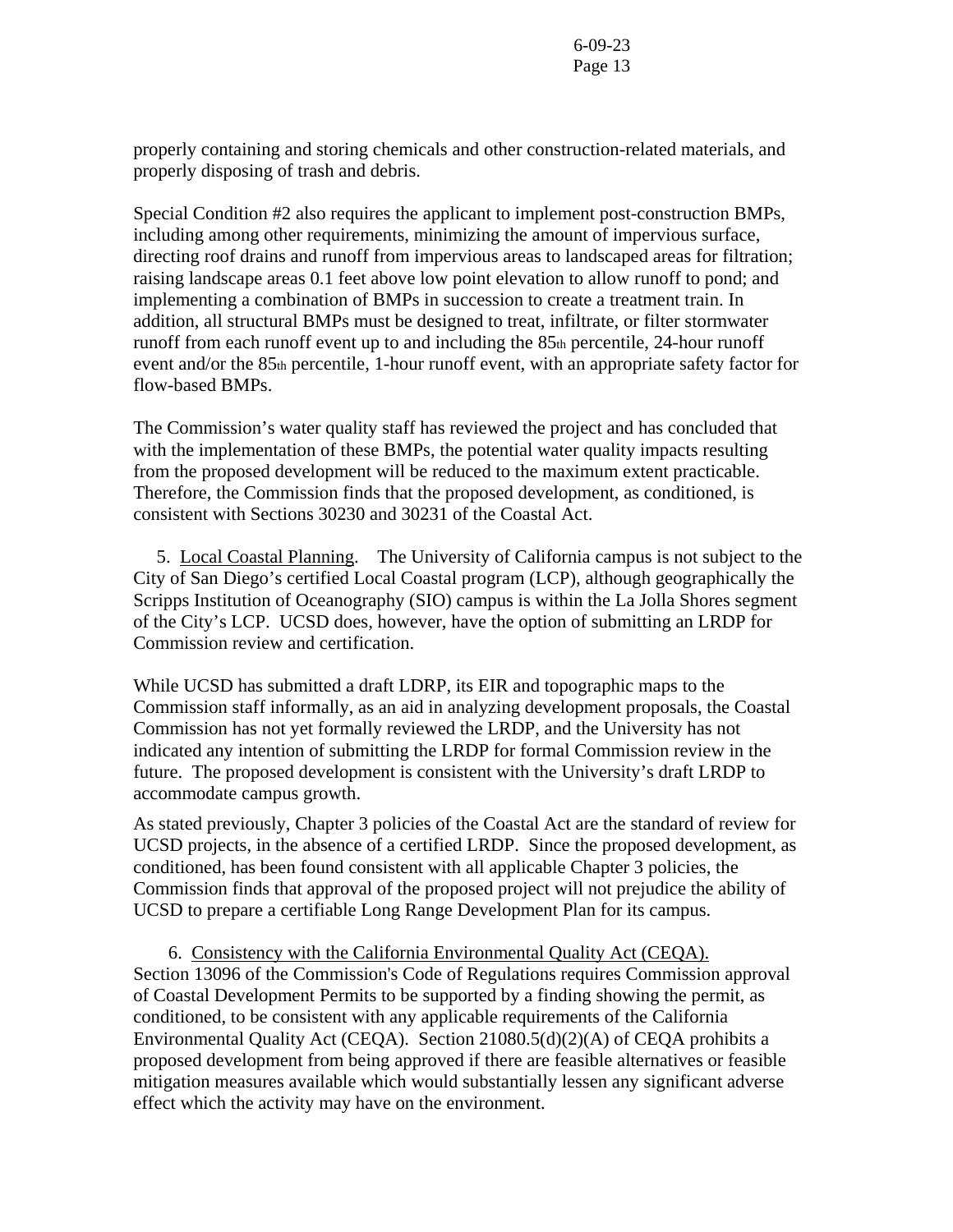UCSD is the lead agency on this project for purposes of CEQA review. It issued a Mitigated Negative Declaration for this project. The proposed project has been conditioned in order to be found consistent with the visual resource, public access and water quality policies of the Coastal Act. Mitigation measures, including conditions addressing landscaping and water quality, will minimize all adverse environmental impacts. As conditioned, there are no feasible alternatives or feasible mitigation measures available which would substantially lessen any significant adverse impact which the activity may have on the environment. Therefore, the Commission finds that the proposed project is the least environmentally-damaging feasible alternative and is consistent with the requirements of the Coastal Act to conform to CEQA.

#### STANDARD CONDITIONS:

- 1. Notice of Receipt and Acknowledgment. The permit is not valid and development shall not commence until a copy of the permit, signed by the permittee or authorized agent, acknowledging receipt of the permit and acceptance of the terms and conditions, is returned to the Commission office.
- 2. Expiration. If development has not commenced, the permit will expire two years from the date on which the Commission voted on the application. Development shall be pursued in a diligent manner and completed in a reasonable period of time. Application for extension of the permit must be made prior to the expiration date.
- 3. Interpretation. Any questions of intent or interpretation of any condition will be resolved by the Executive Director or the Commission.
- 4. Assignment. The permit may be assigned to any qualified person, provided assignee files with the Commission an affidavit accepting all terms and conditions of the permit.
- 5. Terms and Conditions Run with the Land. These terms and conditions shall be perpetual, and it is the intention of the Commission and the permittee to bind all future owners and possessors of the subject property to the terms and conditions.

<sup>(</sup>Z:\San Diego\Reports\2009\6-09-023 UCSD Muir College Student Hsg stfrpt.doc)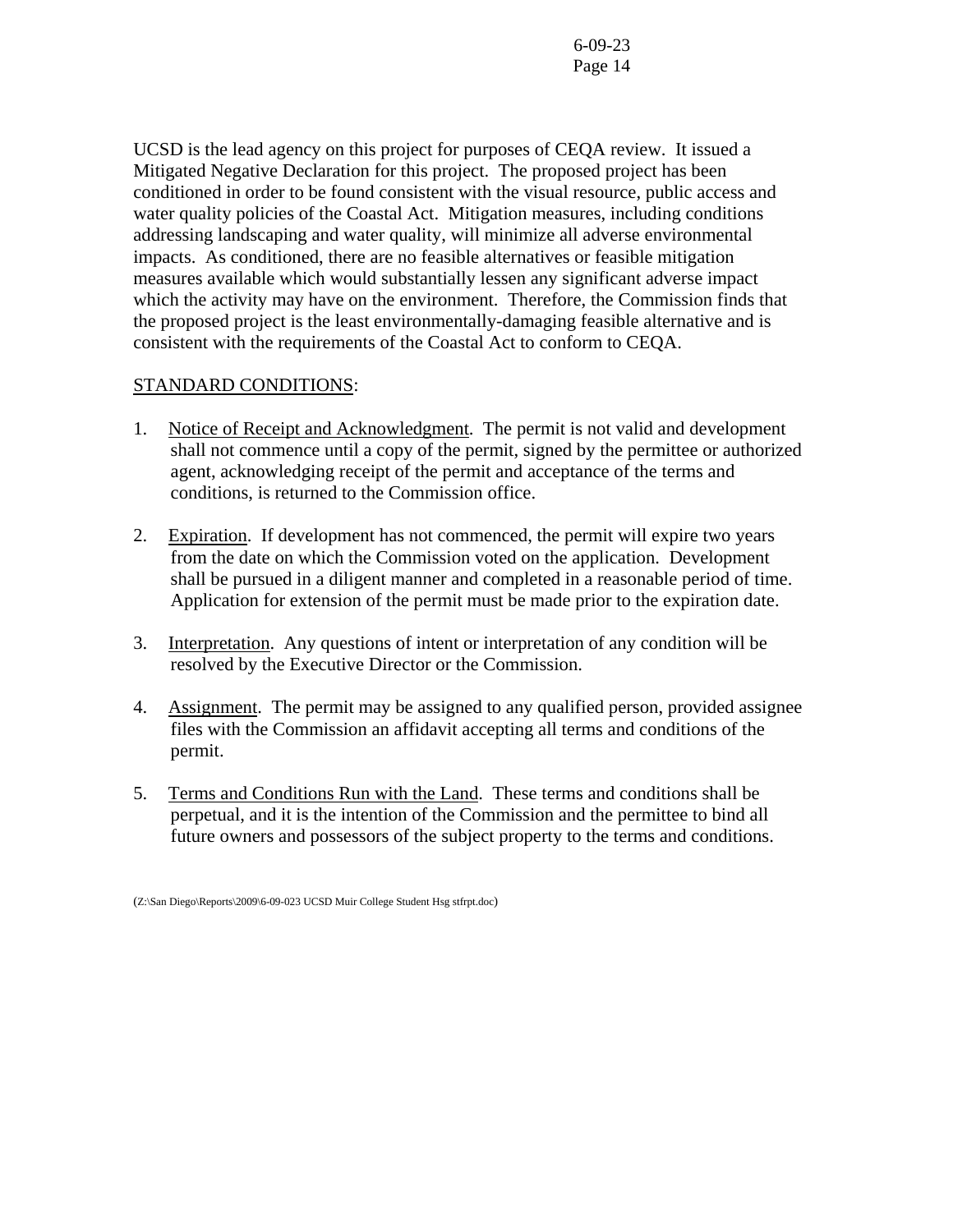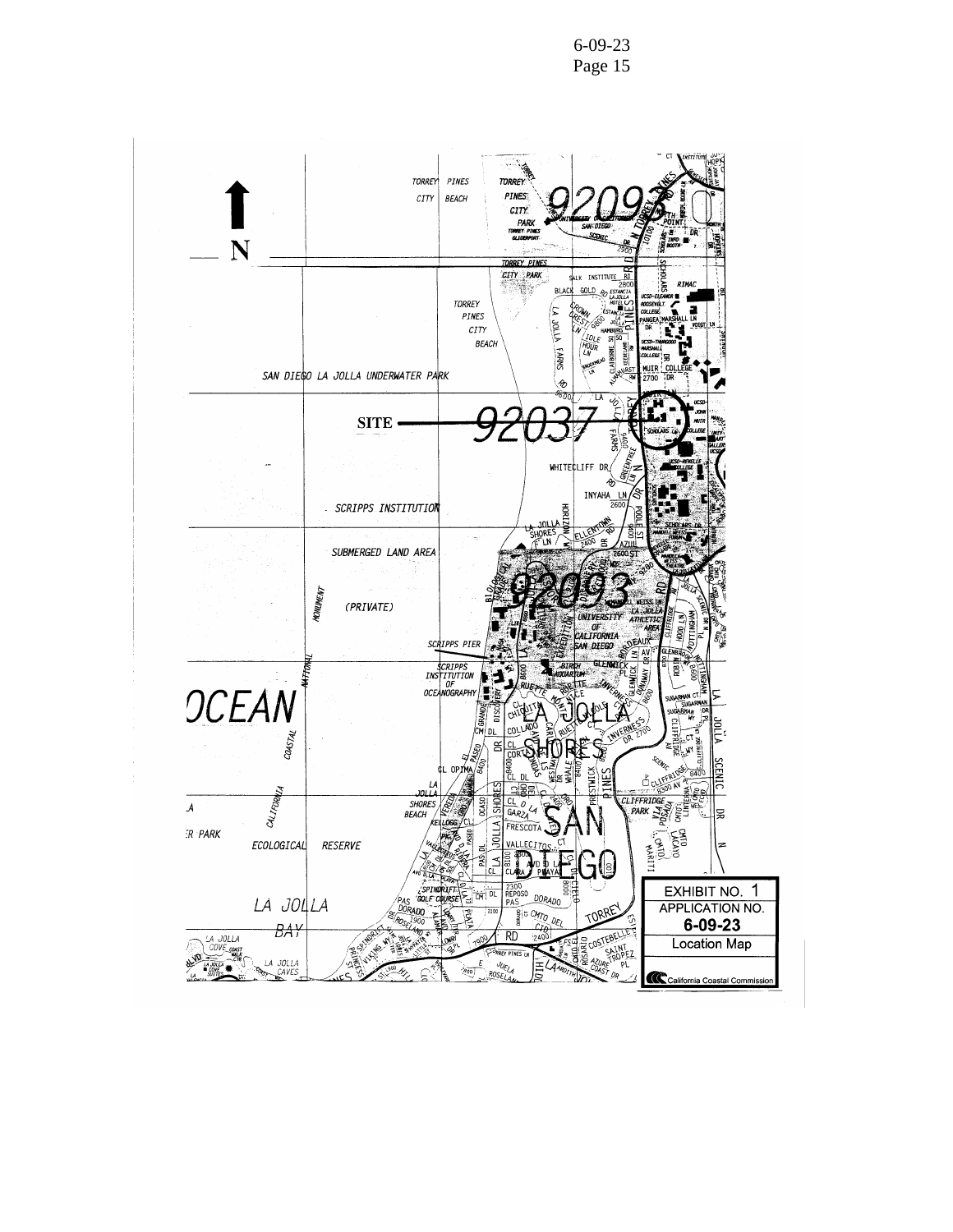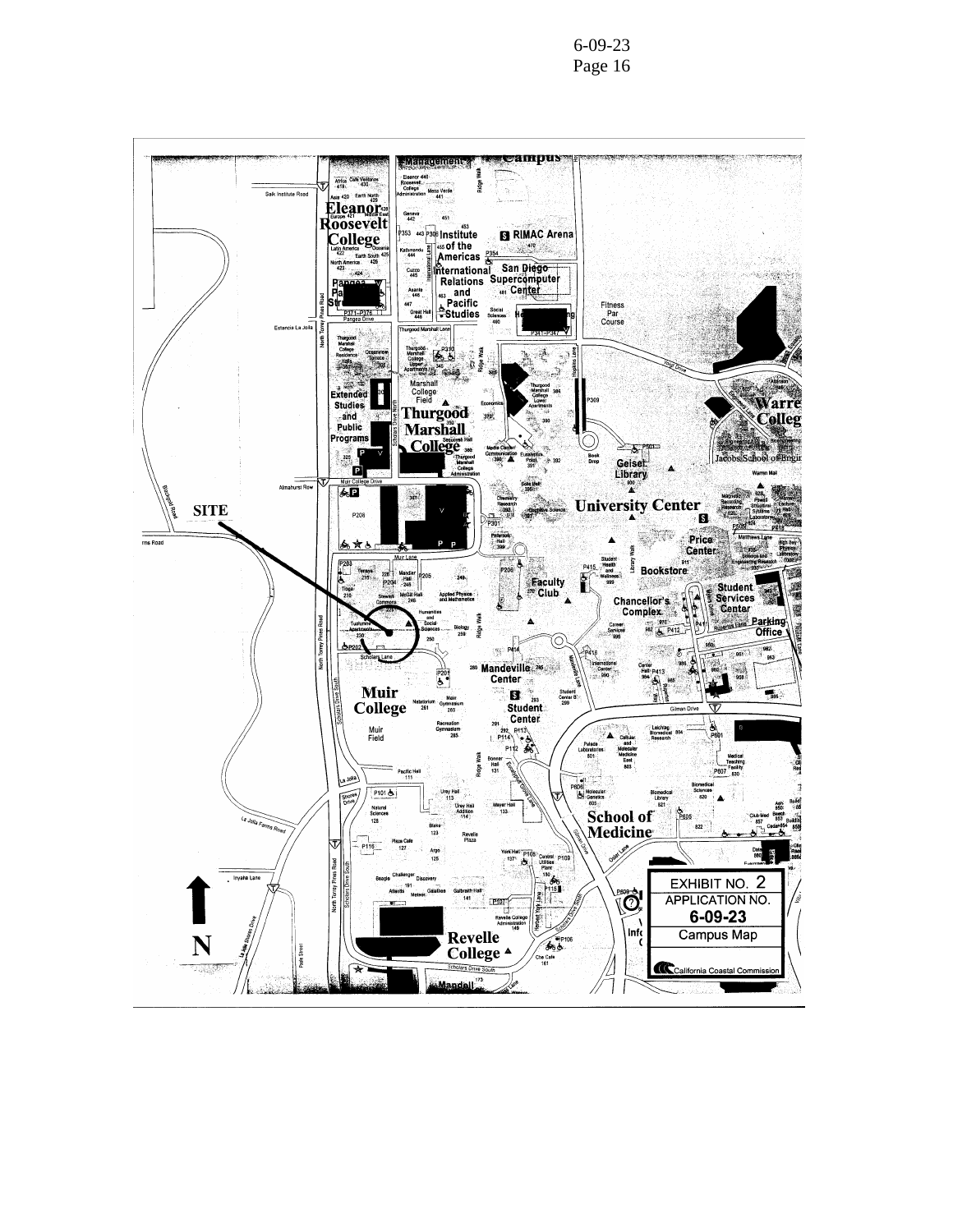

6-09-23 Page 17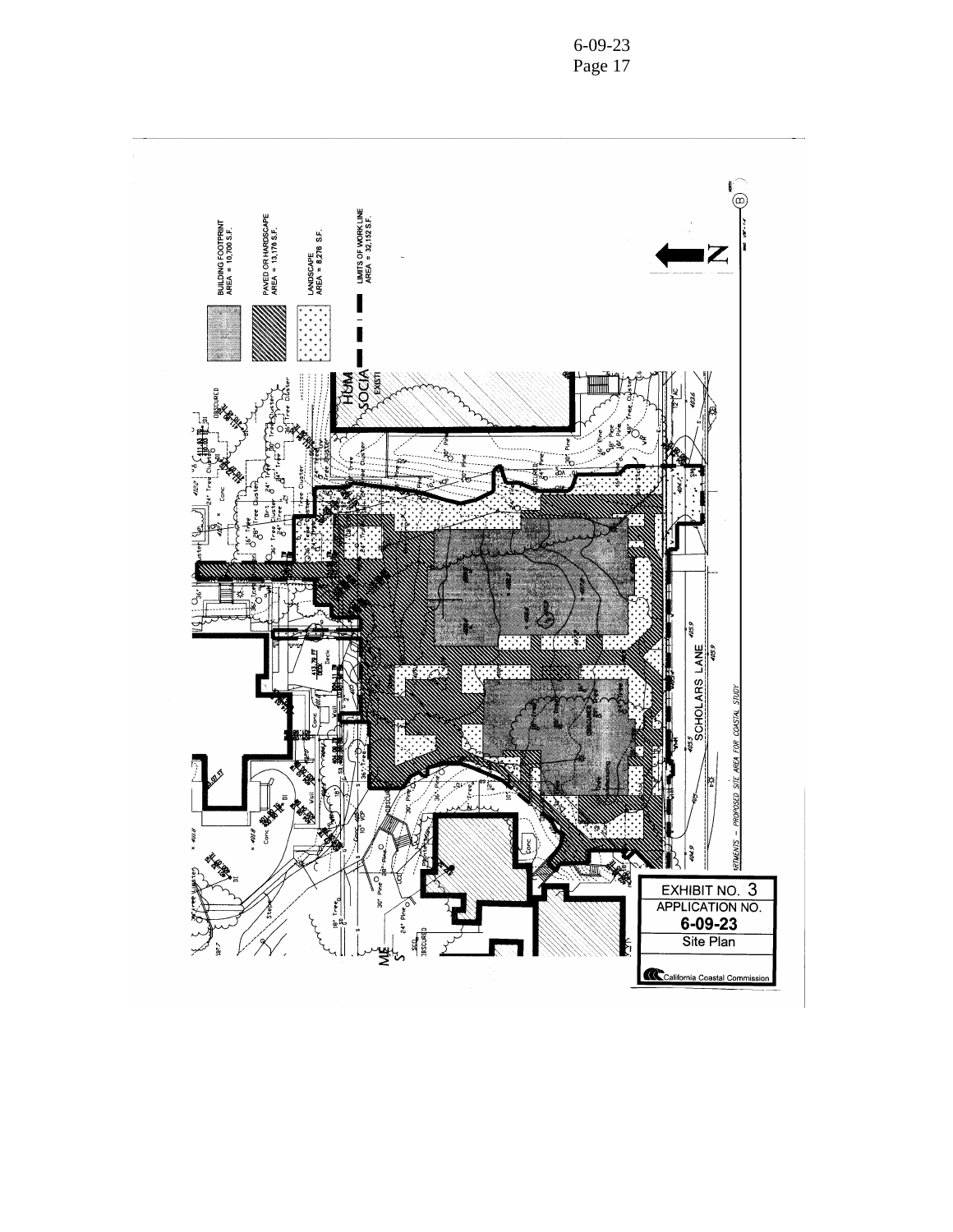